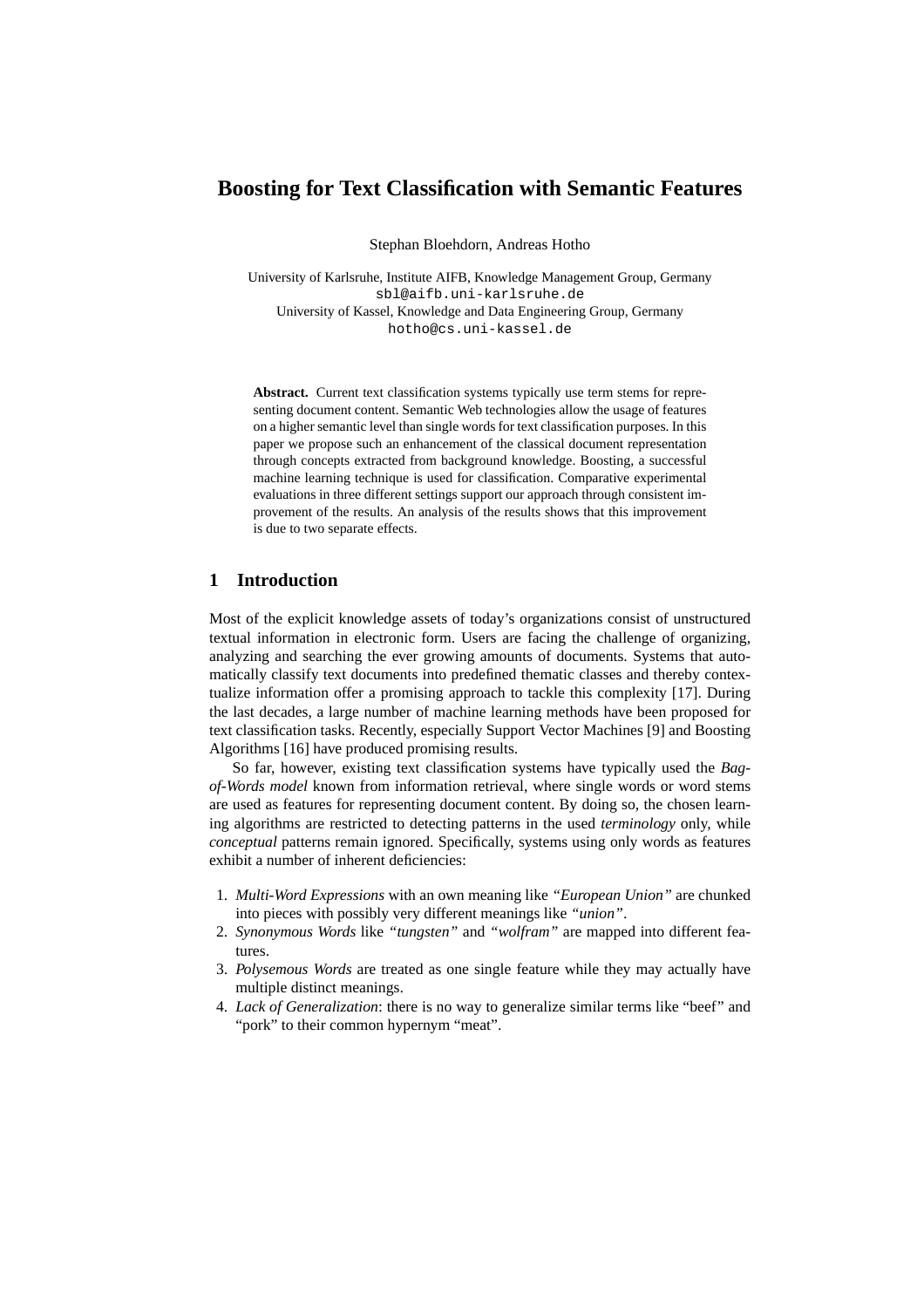While items  $1 - 3$  directly address issues that arise on the lexical level, items 4 rather addresses an issue that is situated on a conceptual level.

In this paper, we show how background knowledge in form of simple ontologies can improve text classification results by directly addressing these problems. We propose a hybrid approach for document representation based on the common term stem representation which is enhanced with concepts extracted from the used ontologies. For actual classification we suggest to use the AdaBoost algorithm which has proven to produce accurate classification results in many experimental evaluations and seems to be well suited to integrate different types of features. Evaluation experiments on three text corpora, namely the Reuters-21578, OHSUMED and FAODOC collections show that our approach leads to consistent improvements. We also show that in most cases the improvement can be traced to two distinct effects, one being situated mainly on the lexical level and the generalization on the conceptual level.

This paper is organized as follows. We introduce some preliminaries, namely the classical bag-of-words document representation and ontologies in section 2. A detailed process for compiling conceptual features into an enhanced document representation is presented in section 3. In section 4 we review the AdaBoost algorithm and its inner workings. Evaluation Measures for text classification are reviewed in section 5. In the following, experimental evaluation results of our approach are presented for the Reuters-21578, OHSUMED, and FAODOC corpora under varying parameter combinations. It turns out that combined feature representations perform consistently better than the pure term-based approach. We review related work in section 7 and conclude with a summary and outlook in section 8.

### **2 Preliminaries**

*The Bag-Of-Words Paradigm* In the common term-based representation, documents are considered to be bags of terms, each term being an independent feature of its own. Let D be the set of documents and  $T = \{t_1, \ldots, t_m\}$  the set of all different terms occurring in D. For each term  $t \in T$  in document  $d \in D$  one can define feature values functions like binary indicator variables, absolute frequencies or more elaborated measures like TFIDF [15].

Typically, whole words are not used as features. Instead, documents are first processed with stemming algorithms, e.g. the Porter stemmer for English [14]. In addition, *Stopwords*, i.e. words which are considered as non–descriptive within a bag–of–words approach, are typically removed. In our experiments later on, we removed stopwords from T, using a standard list with 571 stopwords.

*Ontologies* The background knowledge we have exploited is given through simple ontologies. We first describe the structure of these ontologies and then discuss their usage for the extraction of conceptual feature representations for text documents. The background knowledge we will exploit further on is encoded in a *core ontology*. For the purpose of this paper, we present only those parts of our more extensive ontology definition [2] that we need within this paper.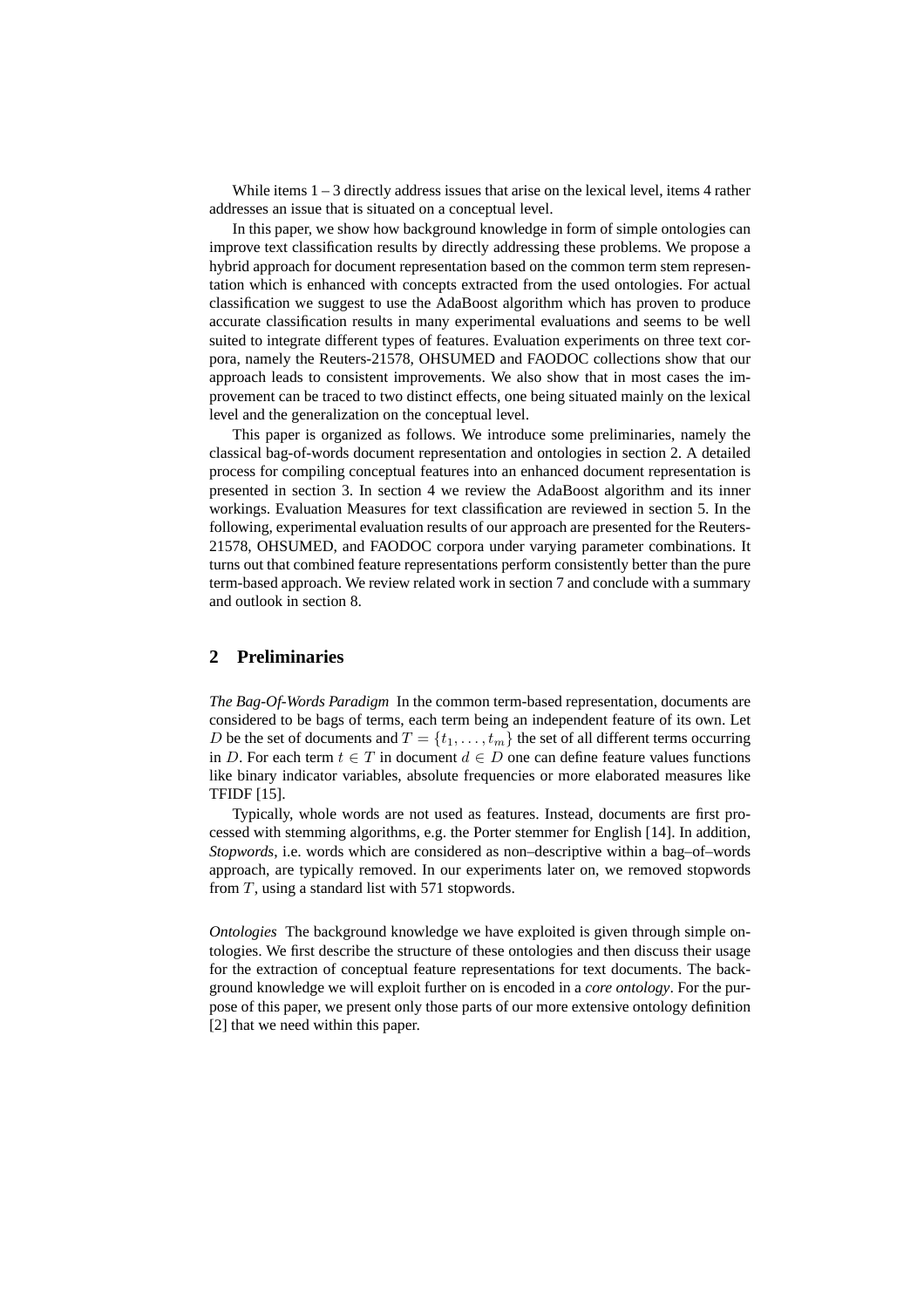**Definition 1 (Core Ontology).** *A core ontology is a structure*  $\mathcal{O} := (C, \langle \cdot \rangle)$  *consisting of a set C, whose elements are called concept identifiers, and a partial order*  $\lt_C$  *on C, called concept hierarchy or taxonomy.*

**Definition 2 (Subconcepts and Superconcepts).** *If*  $c_1 \lt_C c_2$  *for any*  $c_1, c_2 \in C$ *, then*  $c_1$  *is a subconcept (specialization) of*  $c_2$  *and*  $c_2$  *is a superconcept (generalization) of*  $c_1$ *. If*  $c_1 \leq c_2$  *c*<sub>2</sub> *and there exists no*  $c_3 \in C$  *with*  $c_1 \leq c$  *c*<sub>3</sub>  $\leq c$  *c*<sub>2</sub>*, then*  $c_1$  *is a direct subconcept of*  $c_2$ *, and*  $c_2$  *is a direct superconcept of*  $c_1$ *, denoted by*  $c_1 \prec c_2$ *.* 

These specialization/generalization relationships correspond to what we know as is-a vs. is-a-special-kind-of, resulting in a hierarchical arrangement of concepts<sup>1</sup>. In ontologies that are more loosely defined, the hierarchy may, however, not be as explicit as is-a relationships but rather correspond to the notion of narrower-than vs. broaderthan $^2$ 

According to the international standard ISO 704, we provide names for the concepts (and relations). Instead of 'name', we here call them 'sign' or 'lexical entries' to better describe the functions for which they are used.

**Definition 3 (Lexicon for an Ontology).** A lexicon for an ontology  $\mathcal{O}$  is a tuple Lex :=  $(S_C, Ref_C)$  *consisting of a set*  $S_C$ *, whose elements are called signs for concepts (symbols), and a relation*  $Ref_C \subseteq S_C \times C$  *called lexical reference for concepts, where*  $(c, c)$  ∈ Ref<sub>C</sub> holds for all  $c \in C \cap S_C$ . Based on Ref<sub>C</sub>, for  $s \in S_C$  we define  $Ref_C(s) := \{c \in C | (s, c) \in Ref_C\}$ . Analogously, for  $c \in C$  it is  $Ref_C^{-1}(c) := \{s \in C \mid (s, c) \in Ref_C\}$  $S_C | (s, c) \in Ref_C$ . An ontology with lexicon is a pair  $(\mathcal{O}, Lex)$  where  $\mathcal O$  *is an ontology and* Lex *is a lexicon for* O*.*

*Ontologies for the experimental evaluation* For the purpose of actual evaluation in the experiments, we have used three different resources, namely WordNet and the MeSH Tree Structures Ontology and the AGROVOC ontology.

Although not explicitly designed as an ontology, *WordNet* [13] largely fits into the ontology definitions given above. The WordNet database organizes simple words and multi-word expressions of different syntactic categories into so called *synonym sets (synsets)*, each of which represents an underlying concept and links these through semantic relations. The current version 2.0 of WordNet comprises a total of 115,424 synsets and 144,309 lexical index terms. The noun category, which was the main focus of our attention<sup>3</sup>, contains nearly 70 % of the total synsets, links from 114,648 index terms to 79,689 synsets in a total of 141,690 mappings. The collection of index terms in WordNet comprises base forms of terms and their exceptional derivations. The retrieval of base forms for inflected forms is guided by a set of category-specific morphological

<sup>1</sup> Note that this hierarchical structure is not necessarily a tree structure. It may also be a *directed acyclic graph* possibly linking concepts to multiple superconcepts at the same time.

 $2$  In many settings this view is considered as a very bad practice as it may lead to inconsistencies when reasoning with ontologies. However, this problem does not arise in the context of this work.

<sup>&</sup>lt;sup>3</sup> Beside the noun category, we have also exploited verb synsets, however, without making use of any semantic links,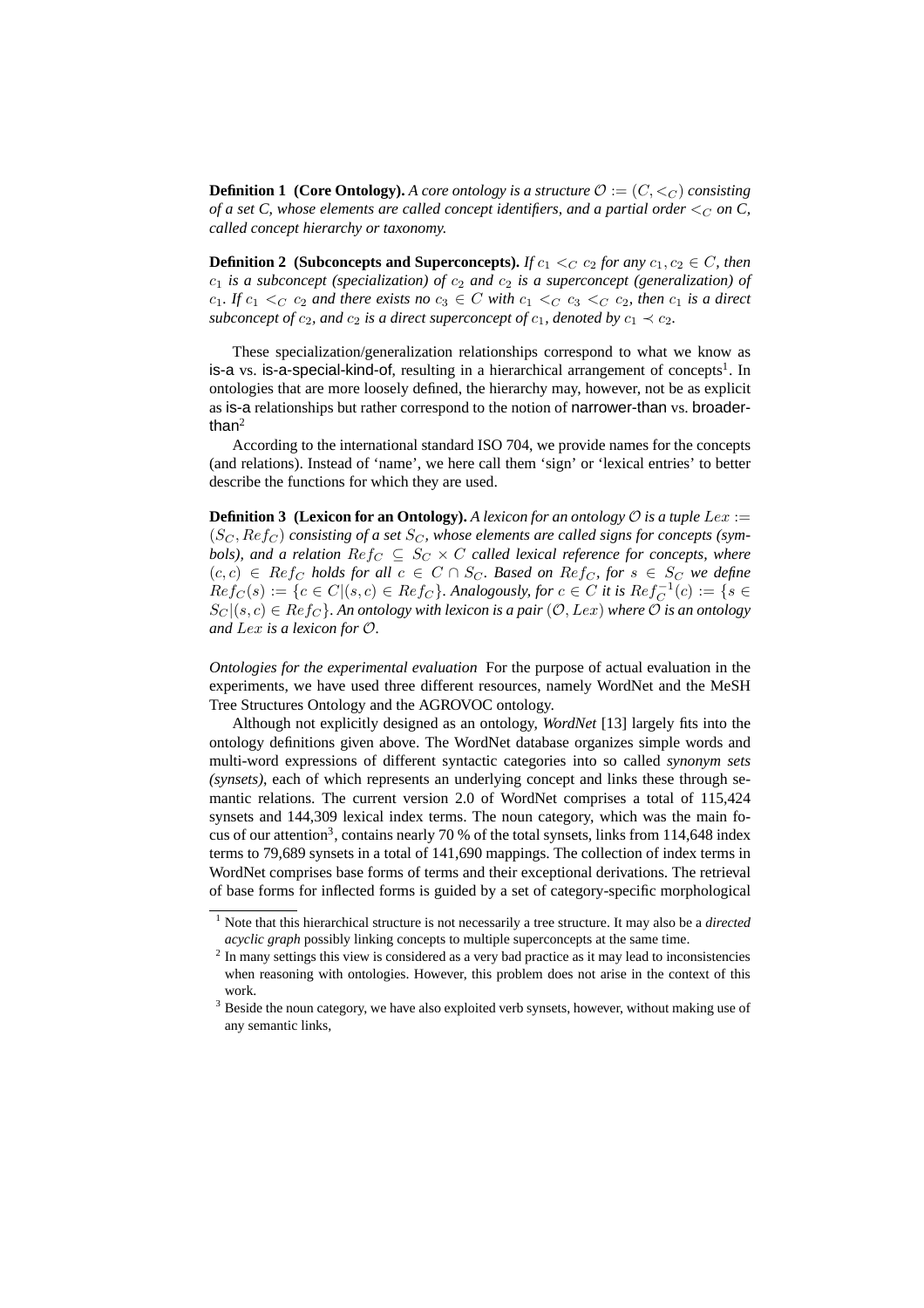transformations, which ensure a high precision in the mapping of word forms to index words.

The MeSH Tree Structures Ontology is an ontology that has been compiled out of the Medical Subject Headings (MeSH) controlled vocabulary thesaurus of the United States National Library of Medicine (NLM). The ontology contains more than 22,000 concepts, each enriched with synonymous and quasi-synonymous language expressions. The underlying hierarchical structure is in large parts consistent with real hypernym relations but also comprises other forms of hierarchical arrangements. The ontology itself was ported into and accessed through the Karlsruhe Ontology and Semantic Web Infrastructure (KAON) infrastructure<sup>4</sup>.

The third ontology that has been used is the AGROVOC ontology [11], based on AGROVOC, a multilingual agricultural thesaurus<sup>5</sup> developed by the United Nations Food and Agricultural Organization (FAO). In total, the ontology comprises 17,506 concepts from the agricultural domain. The lexicon contains label and synonym entries for each concept in English and six additional languages. The concept hierarchy in the AGROVOC ontology is based on broader-term relationships thus not necessarily on strict superconcept relations in some cases.

## **3 Conceptual Document Representation**

To extract concepts from texts, we have developed a detailed process, that can be used with any ontology with lexicon. The overall process comprises five processing steps that are described in this section.

*Candidate Term Detection* Due to the existence of multi-word expressions, the mapping of terms to concepts cannot be accomplished by querying the lexicon directly for the single words in the document.

We have addressed this issue by defining a candidate term detection strategy that builds on the basic assumption that finding the longest multi-word expressions that appear in the text and the lexicon will lead to a mapping to the most specific concepts. The candidate expression detection algorithm we have applied for this lookup procedure is given in algorithm  $1<sup>6</sup>$ .

The algorithm works by moving a window over the input text, analyze the window content and either decrease the window size if unsuccessful or move the window further. For English, a window size of 4 is sufficient to detect virtually all multi-word expressions.

*Syntactical Patterns* Querying the lexicon directly for any expression in the window will result in many unnecessary searches and thereby in high computational requirements. Luckily, unnecessary search queries can be identified and avoided through an analysis of the part-of-speech (POS) tags of the words contained in the current window. Concepts are typically symbolized in texts within *noun phrases*. By defining appropriate

<sup>4</sup> see http://kaon.semanticweb.org/

<sup>5</sup> see http://www.fao.org/agrovoc/

 $6$  The algorithm here is an improved version of one proposed in [18].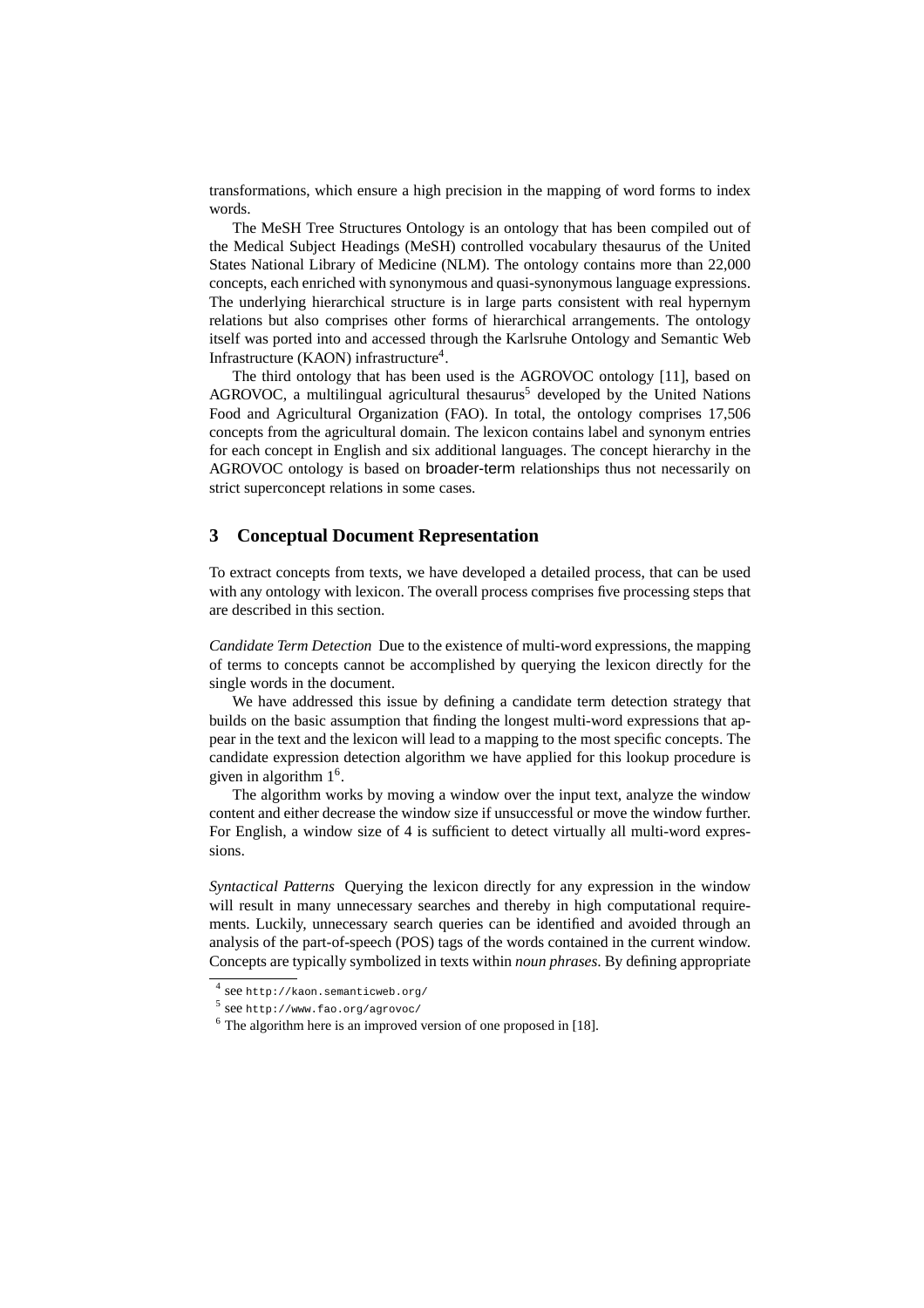**Algorithm 1** The candidate expression detection algorithm

**Input:** document  $d = \{w_1, w_2, ..., w_n\},\$  $Lex = (S_C, Ref_C)$  and window size  $k \geq 1$ .  $i \leftarrow 1$ list  $L_s$ index-term s **while**  $i \leq n$  **do for**  $j = min(k, n - i + 1)$  to 1 **do**  $s \leftarrow \{w_i \dots w_{i+j-1}\}$ **if**  $s \in S_C$  **then** save s in  $L_s$  $i \leftarrow i + j$ **break else** if  $j = 1$  **then**  $i \leftarrow i + j$ **end if end for end while return** L<sup>s</sup>

POS patterns and matching the window content against these, multi-word combinations that will surely not symbolize concepts can be excluded in the first hand and different syntactic categories can be disambiguated.

*Morphological Transformations* Typically the lexicon will not contain all inflected forms of its entries. If the lexicon interface or separate software modules are capable of performing base form reduction on the submitted query string, queries can be processed directly. For example, this is the case with WordNet. If the lexicon, as in most cases, does not contain such functionalities, a simple fallback strategy can be applied. Here, a separate index of stemmed forms is maintained. If a first query for the inflected forms on the original lexicon turned out unsuccessful, a second query for the stemmed expression is performed.

*Word Sense Disambiguation* Having detected a lexical entry for an expression, this does not necessarily imply a one-to-one mapping to a concept in the ontology. Although multi-word-expression support and pos pattern matching reduce ambiguity, there may arise the need to disambiguate an expression versus multiple possible concepts. The *word sense disambiguation (WSD)* task is a problem in its own right [8] and was not the focus of our work.

In our experiments, we have used three simple strategies proposed in [7] to process polysemous terms:

- **–** The *'*'all" strategy leaves actual disambiguation aside and uses all possible concepts.
- **–** The *'*'first" strategy exploits WordNet's capability to return synsets ordered with respect to usage frequency. This strategy chooses the most frequent concept in case of ambiguities.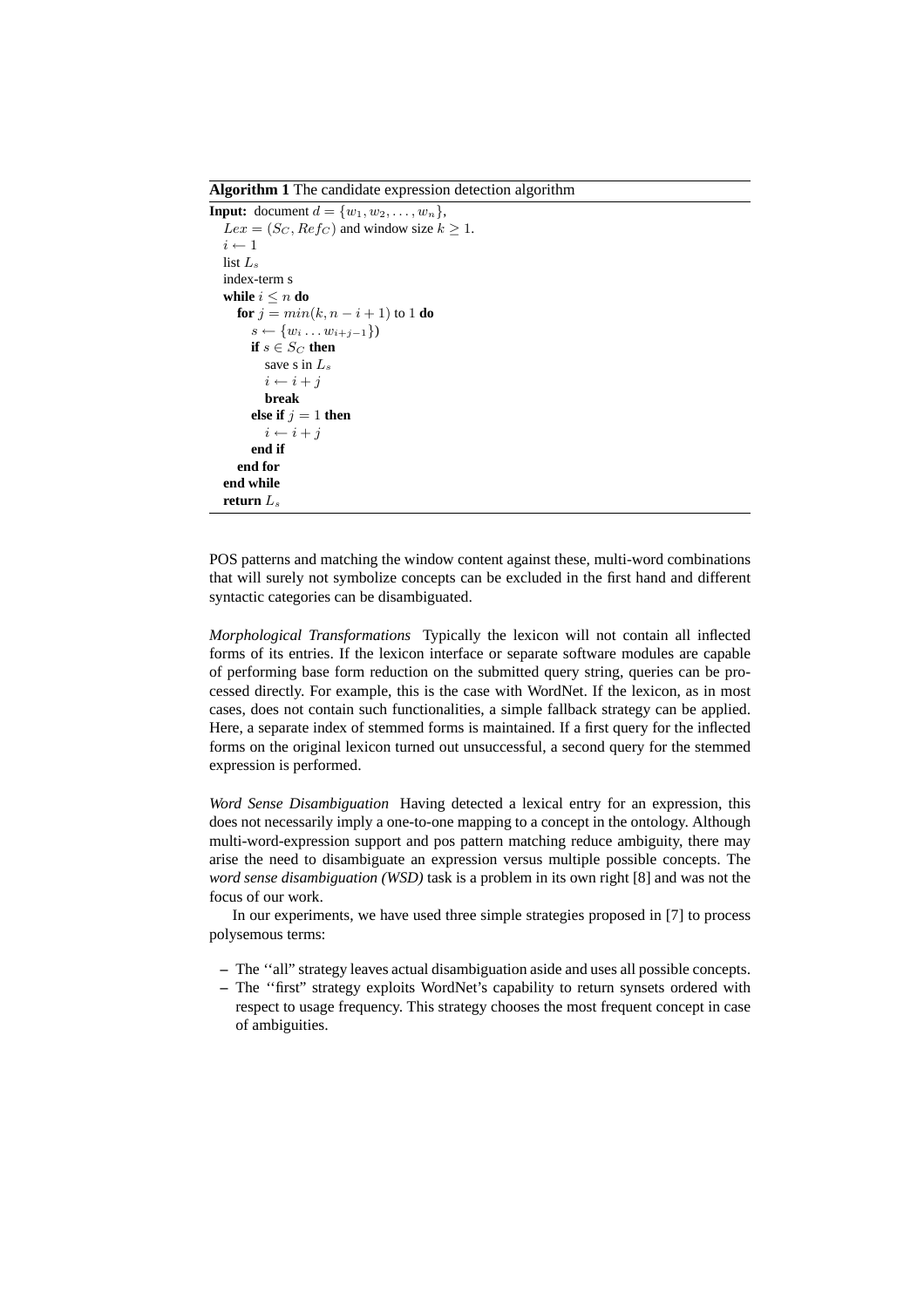**–** The *'*'context" strategy performs disambiguation based on the degree of overlap of lexical entries for the semantic vicinity of candidate concepts and the document content as proposed in [7].

*Generalization* The last step in the process is about going from the specific concepts found in the text to more general concept representations. Its principal idea is that if a term like 'beef' appears, one does not only represent the document by the concept corresponding to 'arrythmia', but also by the concepts corresponding to 'heart disease' and 'cardiovascular Diseases' etc. up to a certain level of generality. This is realized by compiling, for every concept, all superconcept up to a maximal distance  $h$  into the concept representation. Note that the parameter  $h$  needs to be chosen carefully as climbing up the taxonomy too far is likely to obfuscating the concept representation.

## **4 Boosting**

Boosting is a relatively young, yet extremely powerful machine learning technique. The main idea behind boosting algorithms is to combine multiple *weak learners* – classification algorithms that perform only slightly better than random guessing – into a powerful composite classifier.

Although being refined subsequently, the main idea of all boosting algorithms can be traced to the first practical boosting algorithm, AdaBoost [4], which we will concentrate on in this paper. AdaBoost and related algorithms have proved to produce extremely competitive results in many settings, most notably for text classification [16]. At the beginning, the inner workings of boosting algorithms were not well understood. Subsequent research in boosting algorithms made them rest on a well developed theoretical framework and has recently provided interesting links to other successful learning algorithms, most notably to Support Vector Machines, and to linear optimization techniques [12].

*AdaBoost* The idea behind "boosting" weak learners stems from the observation that it is usually much easier to build many simple "rules of thumb" than a single highly complex decision rule. Very precise overall decisions can be achieved if these weak learners are appropriately combined.

This idea is reflected in the output of the boosting procedure: for AdaBoost the aggre-This idea is reflected in the output of the boosting procedure: for Adaboost the aggregate decisions are formed in an *additive model* of the form:  $\hat{f}(x) = sign(\sum_{t=1}^{T} \alpha_t h_t(x))$ with  $h_t : \mathbb{X} \to \{-1,1\}, \ \alpha_t \in \mathbb{R}$ , where  $\alpha_t$  denotes the weight of the ensemble member  $h_t$  in the aggregate decision and where the output values  $\hat{f}(x) \in \{1, -1\}$  denote positive and negative predictions respectively. In such a model, AdaBoost has to solve two questions: How should the set of base hypotheses  $h_t$  be determined ? How should the weights  $\alpha_t$  determined, i.e. which base hypotheses should contribute more than others and how much ? The AdaBoost algorithm, described in algorithm 2 aims at coming up with an optimal parameter assignment for  $h_t$  and  $\alpha_t$ .

AdaBoost maintains a set of weights  $D_t$  over the training instances  $x_1 \dots x_i \dots x_n$ . At each iteration step t, a base classifier is chosen that performs best on the *weighted* training instances. Based on the performance of this base classifier, the final weight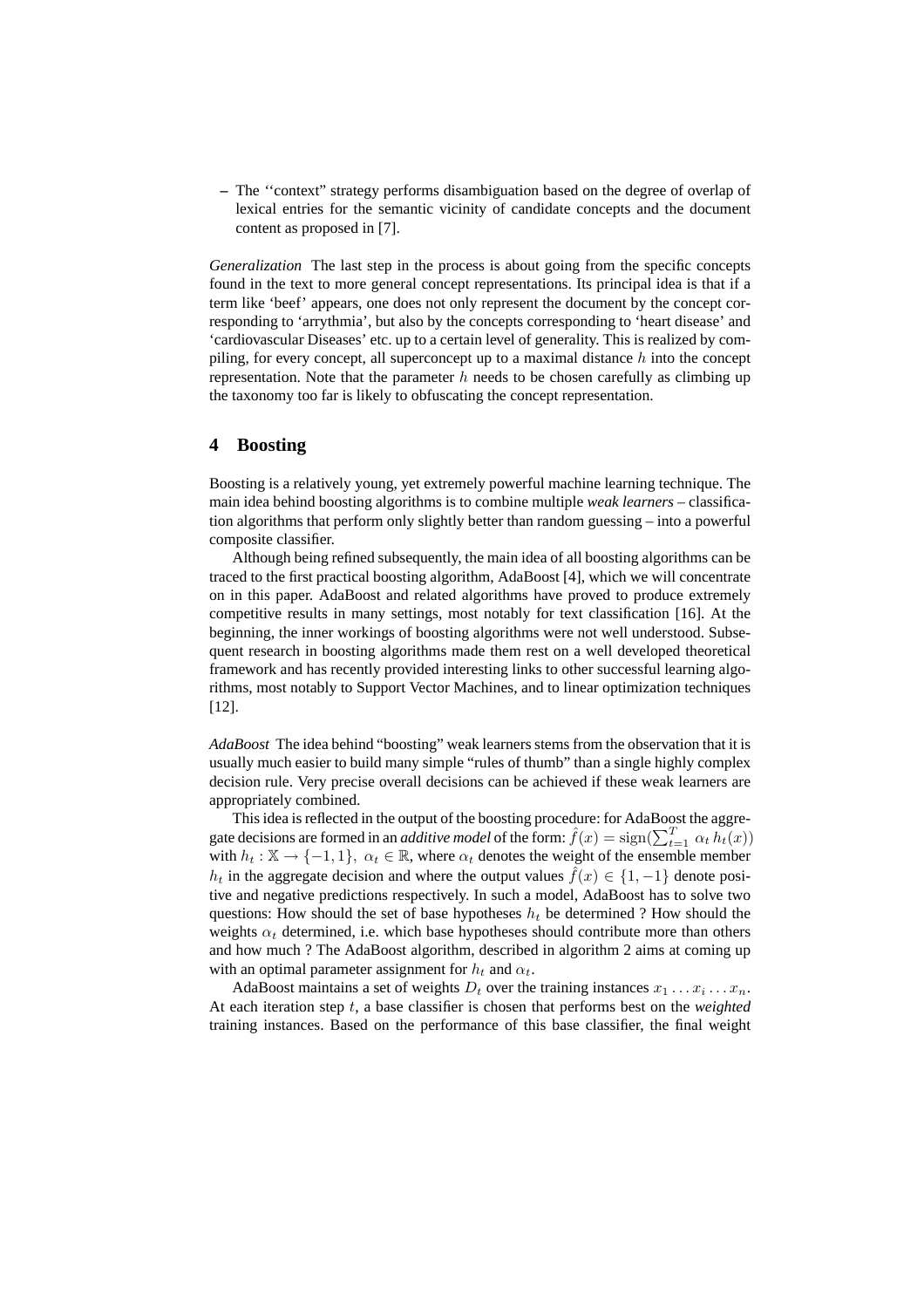### **Algorithm 2** The AdaBoost algorithm.

**Input:** training sample  $\mathcal{S}_{train} = \{(x_1, y_1), \ldots, (x_n, y_n)\}$ with  $(x_i, y_i) \in \mathbb{X} \times \{-1, 1\}$  and  $y_i = f(x_i)$ , number of iterations T. **Initialize:**  $D_1(i) = \frac{1}{n}$  for all  $i = 1, \ldots, n$ .

**for**  $t = 1$  to  $\overline{T}$  **do** 

train base classifier  $h_t$  on weighted training set calculate the weighted training error:

$$
\epsilon_t \leftarrow \sum_{i=1}^n D_t(i) I_{y_i \neq h_t(x_i)}
$$
 (1)

compute the optimal update step as:

$$
\alpha_t \leftarrow \frac{1}{2} \ln \frac{1 - \epsilon_t}{\epsilon_t} \tag{2}
$$

update the distribution as:

$$
D_{t+1}(i) \leftarrow \frac{D_t(i) e^{-\alpha_t y_i h_t(x_i)}}{Z_t} \tag{3}
$$

where  $Z_t$  is a normalization factor to ensure that  $\sum_{i=1}^{n} D_{t+1}(i) = 1$ **if**  $\epsilon_t = 0$  or  $\epsilon_t = \frac{1}{2}$  **then break end if end for Result:** composite classifier given by:

$$
\hat{f}(x) = \text{sign}\left(\hat{f}_{soft}(x)\right) = \text{sign}\left(\sum_{t=1}^{T} \alpha_t h_t(x)\right)
$$
\n(4)

parameter  $\alpha_t$  is calculated in equation (2) and the distribution weights  $D_{t+1}$  for the next iteration are updated. The weight update in equation (3) assigns higher weights to training instances that have been misclassified, while correctly classified instances will receive smaller weights in the next iteration. Thereby, AdaBoost kind of "focusing in" on those examples that are more difficult while the weight each base classifier receives in the final additive model depends on its performance on the weighted training set at the respective iteration step.

*Weak Lerners for AdaBoost* In theory, AdaBoost can be used with *any* base learner capable of handling weighted training instances. Although the base classifiers are not restricted to belong to a certain classifier family, virtually all work with boosting algorithms has used the very simple class of *decision stumps* as base learners. In this presentation, we focus on simple indicator function decision stumps of the form

$$
h(x) = \begin{cases} c \text{ if } x^j = 1\\ -c \text{ else.} \end{cases}
$$
 (5)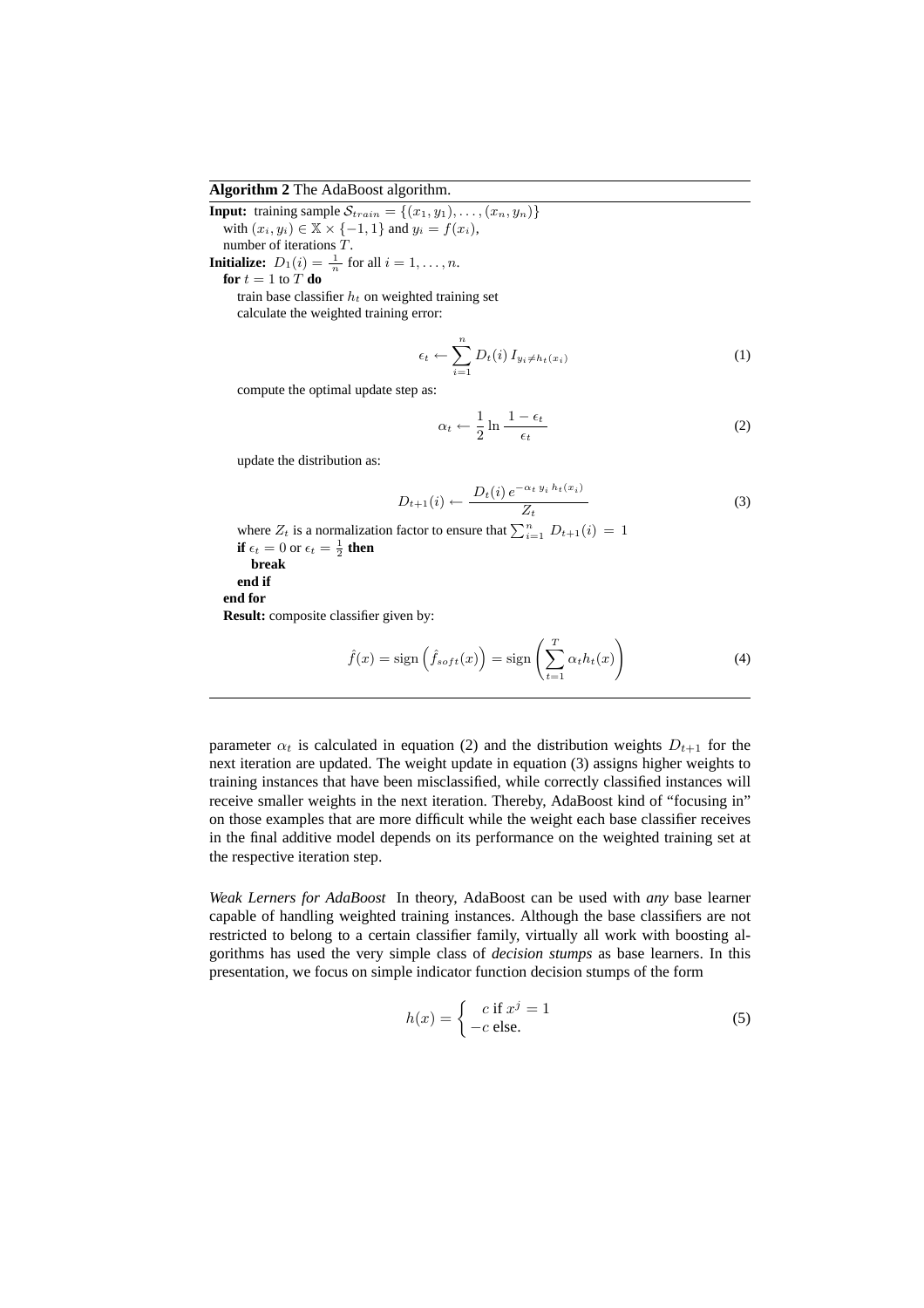with  $c \in \{-1, 1\}$ . A decision stump of this form takes binary features (e.g. word or concept occurrences) as inputs. The index  $j$  identifies a specific binary feature whose presence either supports a positive classification decision, i.e.  $c = 1$  or a negative decision, i.e.  $c = -1$ .

### **5 Evaluation Metrics**

A standard set of performance metrics is commonly used to assess classifier performance which we will review shortly in this section.

*Classification Metrics* Given a set of test documents  $S = \{x_1, \ldots, x_n\}$  with binary labels  $\{y_1, \ldots, y_n\}$  where  $y_i \in \{-1, 1\}$  codes the membership in a class in question. Given further a classifier  $\hat{f}$  trained on an independent training set with  $\hat{f}(x) \in \{-1, 1\}$ indicating the binary decisions of the classifier. Then the test sample can be partitioned into sets  $S = S^+ \cup S^-$ , i.e. the set of positive and negative test documents. These partitions can be decomposed further into  $S^+ = TP \cup FN$  and  $S^+ = FP \cup TN$  with:  $TP = \{x_i \in \mathcal{S} | \hat{f}(x_i) = 1 \land y_i = 1\}, FP := \{x_i \in \mathcal{S} | \hat{f}(x_i) = 1 \land y_i = -1\},\$  $TN := \{x_i \in S | \hat{f}(x_i) = -1 \land y_i = -1 \}$  and  $FN := \{x_i \in S | \hat{f}(x_i) = -1 \land y_i = 1 \}$ called the sets of documents classified *true positive*, *false positive*, *true negative* and *false negative*, often referred to as the classification contingency table.

Based on these definitions, different evaluation measures have been defined [19]. Commonly used classification measures in text classification and information retrieval are the *classification error*, *precision*, *recall* and the  $F_\beta$  *measure*:

1. Classification Error

$$
err(\hat{f}, \mathcal{S}) := \frac{|FP| + |FN|}{|TP| + |FP| + |TN| + |FN|}.
$$
 (6)

2. Precision

$$
prec(\hat{f}, \mathcal{S}) := \frac{|TP|}{|TP| + |FP|} \,. \tag{7}
$$

3. Recall

$$
rec(\hat{f}, \mathcal{S}) := \frac{|TP|}{|TP| + |FN|} \,. \tag{8}
$$

4.  $F_1$  measure

$$
F_1(\hat{f}, \mathcal{S}) := \frac{2 \, \text{prec}(\hat{f}, \mathcal{S}) \, \text{rec}(\hat{f}, \mathcal{S})}{\text{prec}(\hat{f}, \mathcal{S}) + \text{rec}(\hat{f}, \mathcal{S})} \,. \tag{9}
$$

*Ranking Metrics* The ensemble classifiers produced by AdaBoost are capable of returning a real-valued output  $\hat{f}_{soft}(x) \in [-1, 1]$ . The magnitude  $|\hat{f}_{soft}(x)|$  reflects the "confidence" of the classifier in a decision and allows to rank documents. Consequently, a parameterized classifier  $\hat{f}_k$  can be defined that returns  $\hat{f}_k(x) = 1$  if  $\hat{f}_{soft}(x)$  ranks among the first k documents and  $\hat{f}_k(x) = -1$  otherwise. On this basis, values for precision and recall can be calculated and tuned with respect to different values of  $k$ . When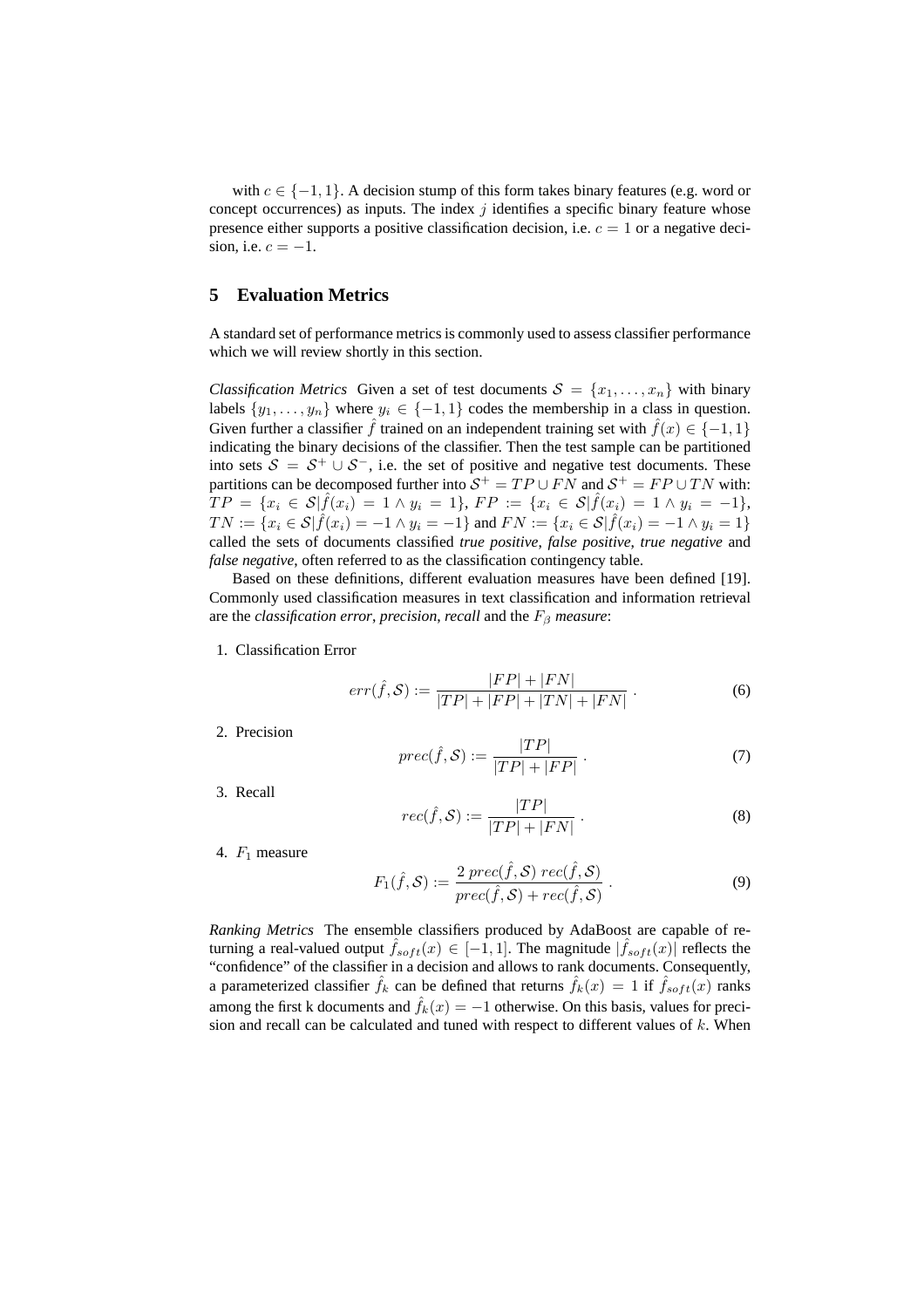precision and recall coincide at some  $k$ , this value is called the break-even point (BEP). It can be shown that this is necessarily the case at  $k = |\mathcal{S}^+|^7$ .

*Micro- and Macro Averaging* To average evaluation results over binary classifications on the per-class level, two conventional methods exist. The *macro-averaged* figures are meant to be averages on the class level and are calculated as simple averages of the scores achieved for the different classes. In contrast, *micro-averaged* figures are computed by summing the cells of per-class contingency tables together and then computing performance scores based on these global figures. These can consequently be seen as averages on the document level.

*Statistical Significance Tests* Statistical significance tests are useful in order to verify to which extent the claim of an improvement can be backed by the observations on the test set. For the experiments we report in this paper, we focused on two statistical significance tests, a sign test ("S-test") and a paired t-test ("T-test") on an improvement of individual  $F_1$  scores for the different classes that have been evaluated in each experiment described in detail in [20]. Following common statistical practice, we have required a significance level  $\alpha = 0.05$  is required for claiming an improvement to be *significant*. The significance level of  $\alpha = 0.01$  was used for the claim that an improvement was *very significant*.

## **6 Experiments**

The focus of our evaluation experiments was directed towards comparing whether AdaBoost using the enhanced document representation would outperform the classical term representation.

### **6.1 Evaluation on the Reuters-21578 Corpus**

A first set of evaluation experiments was conducted on the well-known Reuters-21578 collection. We used the "ModApte" split which divides the collection into 9,603 training documents, 3,299 test documents and 8,676 unused documents.

*Experimental Setup* In the first stage of the experiment, terms and concepts were extracted as features from the documents in the training and test corpus. For terms, the feature extraction stage consisted of the stages described in section 2, namely chunking, removal of the standard stopwords for English defined in the SMART stopword list and stemming using the porter stemming algorithm, resulting in a total number of 17,525 distinct term features. Conceptual features were then extracted for noun and verb phrases using WordNet as background ontology. Different sets of concept features were

<sup>&</sup>lt;sup>7</sup> This follows from the fact that if there are m negative documents among the first  $|S^+|$  documents in the ranked list, there must also be exactly  $m$  positive examples in the remainder of the list, thus:  $FP_k = FN_k = m$ , which guarantees precision and recall to be equal according to the formulas given above.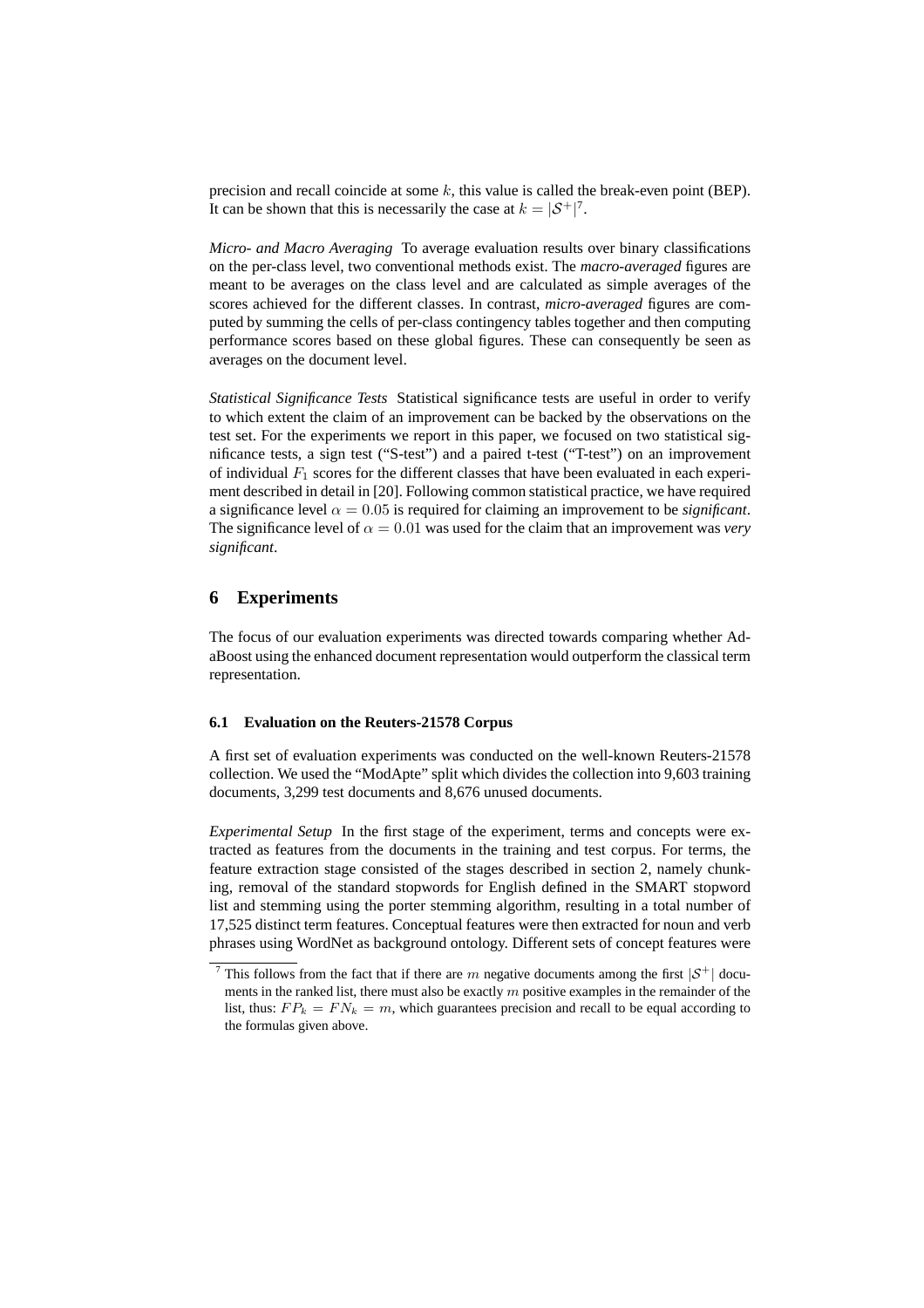extracted based on varying parameters for disambiguation strategy and maximal hypernym distance ranging from 10,259 to 27,236 distinct concept features.

In the next stage of the experiment, classification was performed using AdaBoost. We performed binary classification on the top 50 categories containing the highest number of positive training documents. The number of boosting iterations for training was fixed at 200 rounds for all feature combinations.

*Results* As a general finding, the results obtained in the experiments suggest that AdaBoost typically achieves better classification for both macro- and micro-averaged results when used with a combination of term-based and concept-based features. Table 1 summarizes the results of the experiments for different feature types with the best values being highlighted. The relative gains on the  $F_1$  value, which is influenced both by precision and recall, compared to the baseline show that in all but one cases the performance can be improved by including conceptual features, peaking at an relative improvement of 3.29 % for macro-averaged values and 2.00 % for micro-averaged values. Moderate improvements are achieved through simple concept integration, while larger improvements are achieved in most cases through additional integration of more general concepts.

The results of the significance tests allow us to conclude that these improvements are significant in at least half of the cases. In general, the improvements of macro-averaged  $F_1$  are higher than with micro-averaging which seems to suggest that the additional concepts are particularly helpful for smaller classes.

|                              |             | macro-averaged (in percentages) |                                |             |            |  |  |
|------------------------------|-------------|---------------------------------|--------------------------------|-------------|------------|--|--|
| <b>Feature Type</b>          | Error  Prec |                                 | Rec                            | ${\bf F}_1$ | <b>BEP</b> |  |  |
| term                         |             |                                 | 00.65 80.59 66.30 72.75        |             | 74.29      |  |  |
| term & synset.first          |             |                                 | 00.64 80.66 67.39 73.43        |             | 75.08      |  |  |
| term & synset.first.hyp5     |             |                                 | 00.60 80.67 69.57 74.71        |             | 74.84      |  |  |
| term $&$ synset.first.hyp10  |             |                                 | 00.62 80.43 68.40 73.93        |             | 75.58      |  |  |
| term & synset.context        |             |                                 | 00.63 79.96 68.51 73.79        |             | 74.46      |  |  |
| term & synset.context.hyp5   |             |                                 | 00.62 79.48 68.34 73.49        |             | 74.71      |  |  |
| term & synset.all            |             |                                 | 00.64 80.02 66.44 72.60        |             | 73.62      |  |  |
| term & synset.all.hyp5       |             |                                 | 00.59 83.76 68.12 75.14        |             | 75.55      |  |  |
|                              |             | micro-averaged (in percentages) |                                |             |            |  |  |
| <b>Feature Type</b>          |             | Error  Prec                     | Rec                            | ${\bf F}_1$ | <b>BEP</b> |  |  |
| term                         |             |                                 | 00.65 89.12 79.82 84.21        |             | 85.77      |  |  |
| term & synset.first          |             |                                 | 00.64 88.75 80.79 84.58        |             | 85.97      |  |  |
| term & synset.first.hyp5     |             |                                 | 00.60 89.16 <b>82.46</b> 85.68 |             | 85.91      |  |  |
| term & synset.first.hyp10    |             |                                 | 00.62 88.78 81.74 85.11        |             | 86.14      |  |  |
| term & synset.context        |             |                                 | 00.63 88.86 81.46 85.00        |             | 85.91      |  |  |
|                              |             |                                 |                                |             |            |  |  |
| term $&$ synset.context.hyp5 |             |                                 | 00.62 89.09 81.40 85.07        |             | 85.97      |  |  |
| term & synset.all            |             |                                 | 00.64 88.82 80.99 84.72        |             | 85.69      |  |  |

**Table 1.** Evaluation Results for Reuters-21578.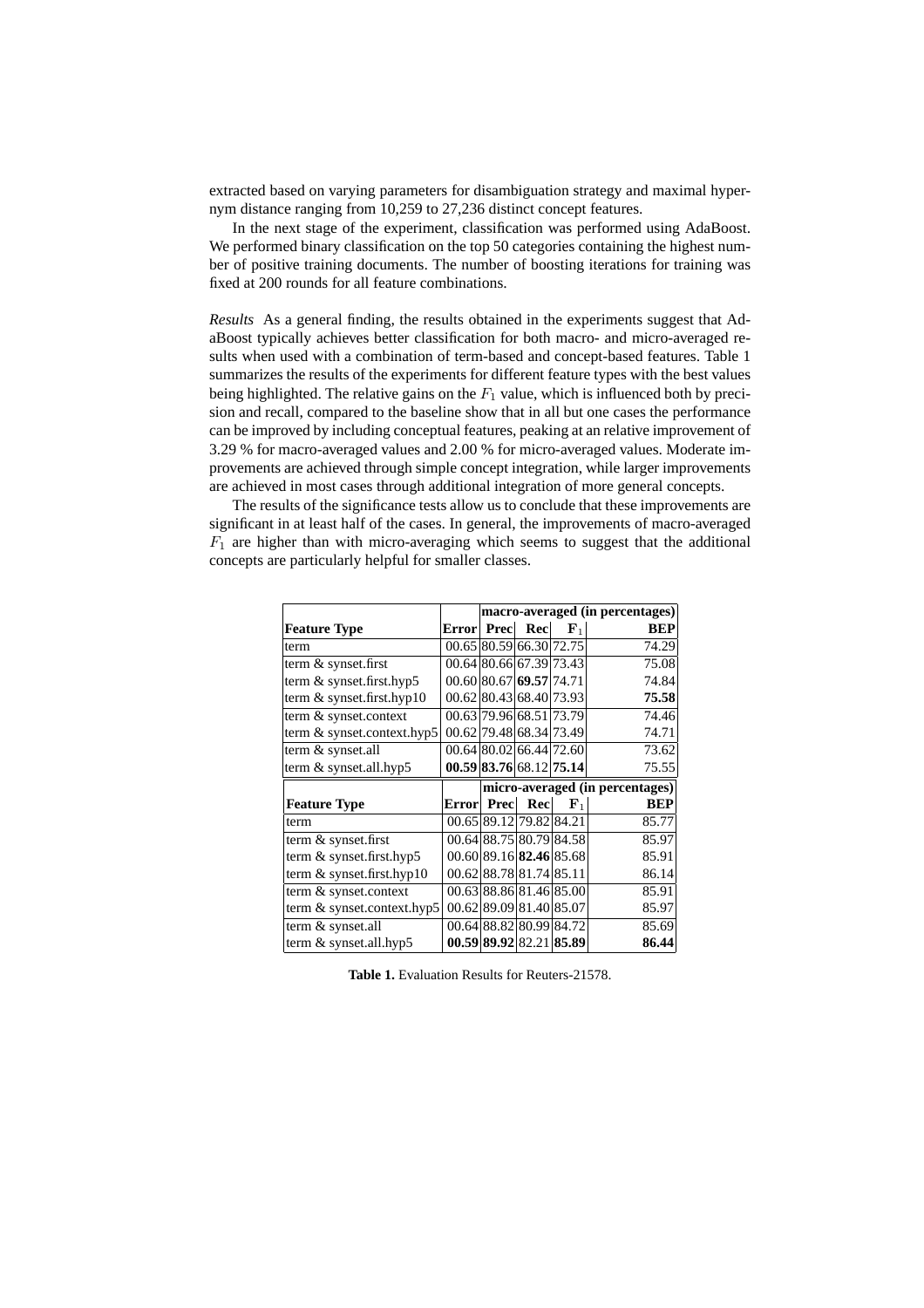#### **6.2 Evaluation on the OHSUMED Corpus**

A second series of experiments was conducted using the OHSUMED collection, initially compiled by Hersh et al. [6]. It consists of titles and abstracts from medical journals, each being indexed with multiple MeSH descriptors. We have used the 1987 portion of the collection containing a total of 54,708 entries. Two thirds of the entries were randomly selected as training documents while the remainder was used as test set, resulting in a training corpus containing 36,369 documents and a test corpus containing 18,341 documents.

*Experimental Setup* Term stems were extracted as with Reuters-21578 resulting in a total number of 38,047 distinct features. WordNet and the MeSH Tree Structures Ontology were used to extract conceptual features. For WordNet, noun and verb phrases were considered while for the MeSH Tree Structures Ontology, only noun phrases were considered. For WordNet, the same disambiguation strategies were used as in the Reuters-21578 experiments. For the MeSH Tree Structures Ontology, only the "all" strategy was used due to the observation that polysemy problems occur extremely rarely with this ontology as descriptor terms are most naturally unique. For both ontologies, different degrees of depth were used for hypernym or superconcept integration, resulting in a total of 16,442 to 34,529 synset features and 11,572 to 13,663 MeSH concept features.

On the documents of the OHSUMED dataset — as on Reuters-21578 — binary classification with AdaBoost was performed on the top 50 categories that contained the highest number of positive training documents. To cope with the on average larger number of features and the much higher number of documents compared to the Reuters-21578 corpus, the number of boosting iterations for all experiments with the OHSUMED collection was set to 1000 rounds.

*Results* Different runs of the classification stage were performed based on the different features, leading to often substantially different results. Again, the general finding is that complementing the term stem representation with conceptual features significantly improves classification performance.

Table 2 summarizes the macro- and micro-averaged results. The relative improvements for the  $F_1$  scores compared to the term stem baseline are depicted in figure 6.2 for WordNet as background knowledge resource. These range from about 2% to a maximum of about 7 %. The relative  $F_1$  improvements when using the MeSH Tree Structure Ontology, were on the 3% to 5% level in all cases.

The statistical significance tests revealed that in virtually all cases, these improvements can be claimed to be significant and actually even very significant in most cases.

Again, the integration of conceptual features improved text classification results. The relative improvements achieved on OHSUMED are generally higher than those achieved on the Reuters-21578 corpus. This makes intuitively sense as the documents in the OHSUMED corpus are taken from the medical domain. Documents from this domain typically suffer heavily from the problems described in section 2, especially synonymous terms and multi-word expressions. But this is only a first effect. The even better results achieved through hypernym integration with WordNet indicate that also the highly specialized language is a problem that can be remedied through integration of more general concepts.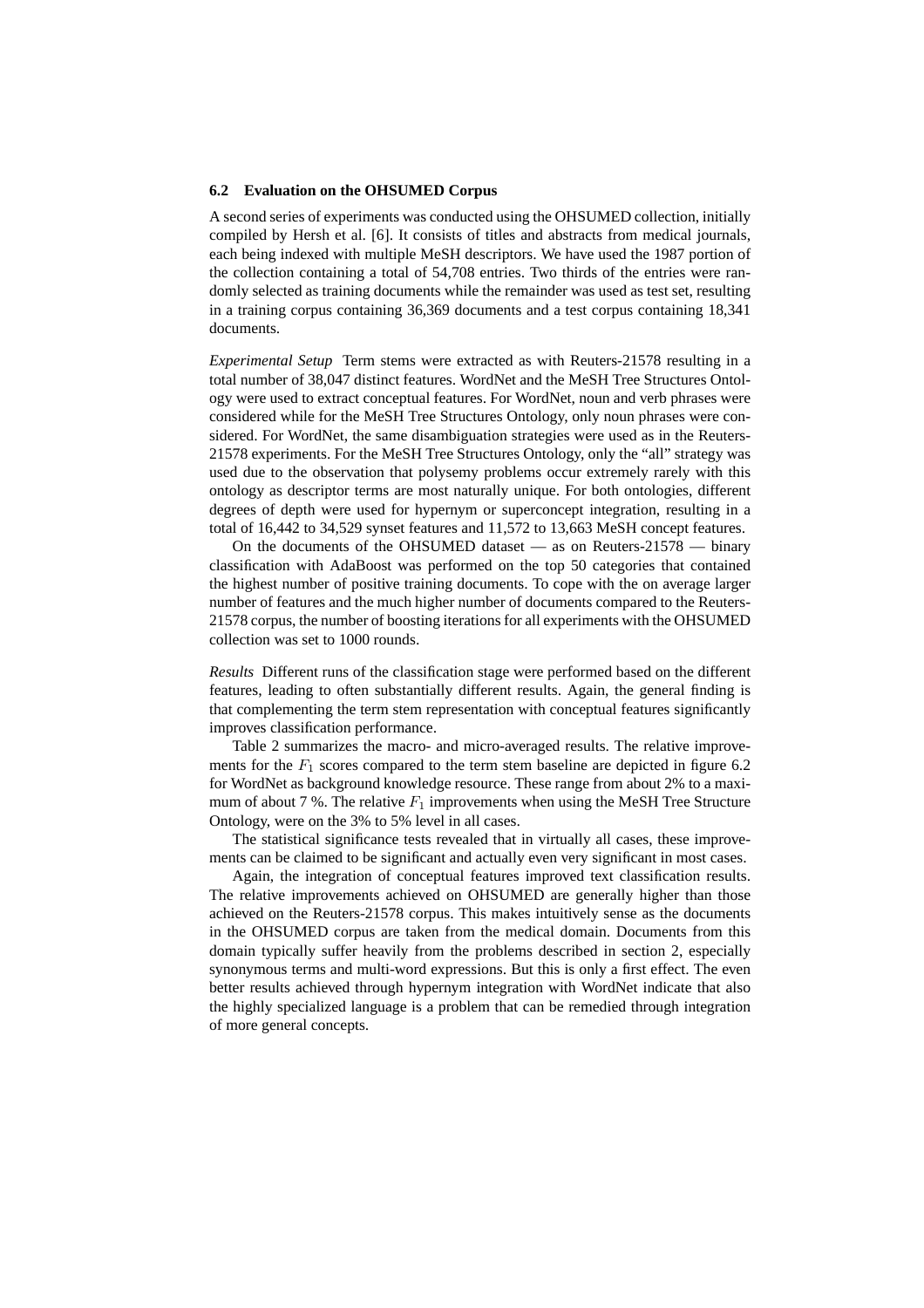|                              |            | macro-averaged (in percentages) |     |             |            |  |  |  |
|------------------------------|------------|---------------------------------|-----|-------------|------------|--|--|--|
| <b>Feature Type</b>          | Error Prec |                                 | Rec | ${\bf F}_1$ | <b>BEP</b> |  |  |  |
| term                         |            | 00.53 52.60 35.74 42.56         |     |             | 45.68      |  |  |  |
| term & synset.first          |            | 00.52 53.08 36.98 43.59         |     |             | 46.46      |  |  |  |
| term & synset.first.hyp5     |            | 00.52 53.82 38.66 45.00         |     |             | 48.01      |  |  |  |
| term & synset.context        |            | 00.52 52.83 37.09 43.58         |     |             | 46.88      |  |  |  |
| term $&$ synset.context.hyp5 |            | 00.51 54.55 39.06 45.53         |     |             | 48.10      |  |  |  |
| term & synset.all            |            | 00.52 52.89 37.09 43.60         |     |             | 46.82      |  |  |  |
| term & synset.all.hyp5       |            | 00.52 53.33 38.24 44.42         |     |             | 46.73      |  |  |  |
| term & mesh                  |            | 00.52 53.65 37.56 44.19         |     |             | 47.31      |  |  |  |
| term $&$ mesh.sc1            |            | 00.52 52.91 37.59 43.95         |     |             | 46.93      |  |  |  |
| term $\&$ mesh.sc3           |            | 00.52 52.77 38.06 44.22         |     |             | 46.90      |  |  |  |
| term & mesh.sc5              |            | 00.52 52.72 37.57 43.87         |     |             | 47.16      |  |  |  |
|                              |            | micro-averaged (in percentages) |     |             |            |  |  |  |
|                              |            |                                 |     |             |            |  |  |  |
| <b>Feature Type</b>          |            | Error  Prec                     | Rec | ${\bf F}_1$ | <b>BEP</b> |  |  |  |
| term                         |            | 00.53 55.77 36.25 43.94         |     |             | 46.17      |  |  |  |
| term & synset.first          |            | 00.52 56.07 37.30 44.80         |     |             | 47.01      |  |  |  |
| term & synset.first.hyp5     |            | 00.52 56.84 38.76 46.09         |     |             | 48.31      |  |  |  |
| term & synset.context        |            | 00.52 56.30 37.46 44.99         |     |             | 47.34      |  |  |  |
| term & synset.context.hyp5   |            | 00.51 58.10 39.18 46.81         |     |             | 48.45      |  |  |  |
| term & synset.all            |            | 00.52 56.19 37.44 44.94         |     |             | 47.32      |  |  |  |
| term & synset.all.hyp5       |            | 00.52 56.29 38.24 45.54         |     |             | 46.73      |  |  |  |
| term $&$ mesh                |            | 00.52 56.81 37.84 45.43         |     |             | 47.78      |  |  |  |
| term $&$ mesh.sc1            |            | 00.52 56.00 37.90 45.20         |     |             | 47.49      |  |  |  |
| term $\&$ mesh.sc3           |            | 00.52 55.87 38.26 45.42         |     |             | 47.45      |  |  |  |

**Table 2.** Evaluation Results for OHSUMED.

A comparison between WordNet and the MeSH Descriptor Ontology is hard. On the one hand, without generalization, the domain specific MeSH Tree Structures Ontology is able to achieve slightly better results. Taking into account that the extraction was here bases solely on noun phrases and that WordNet's coverage is much broader, this is a positive surprise. On the other hand, WordNet achieves much better results when generalization comes into play. In contrast to WordNet, superconcept integration for MeSH does not really improve the results and varying levels of superconcept integration lead to similar or even worse results. Apparently, the broader-term relation of the MeSH thesaurus is indeed not well suited to improve the results. Also note that in contrast to the Reuters-21578 experiments, "context" word sense disambiguation strategy performs best in combination with hypernym integration. Apparently, it is easier to disambiguate polysemous words in the medical context.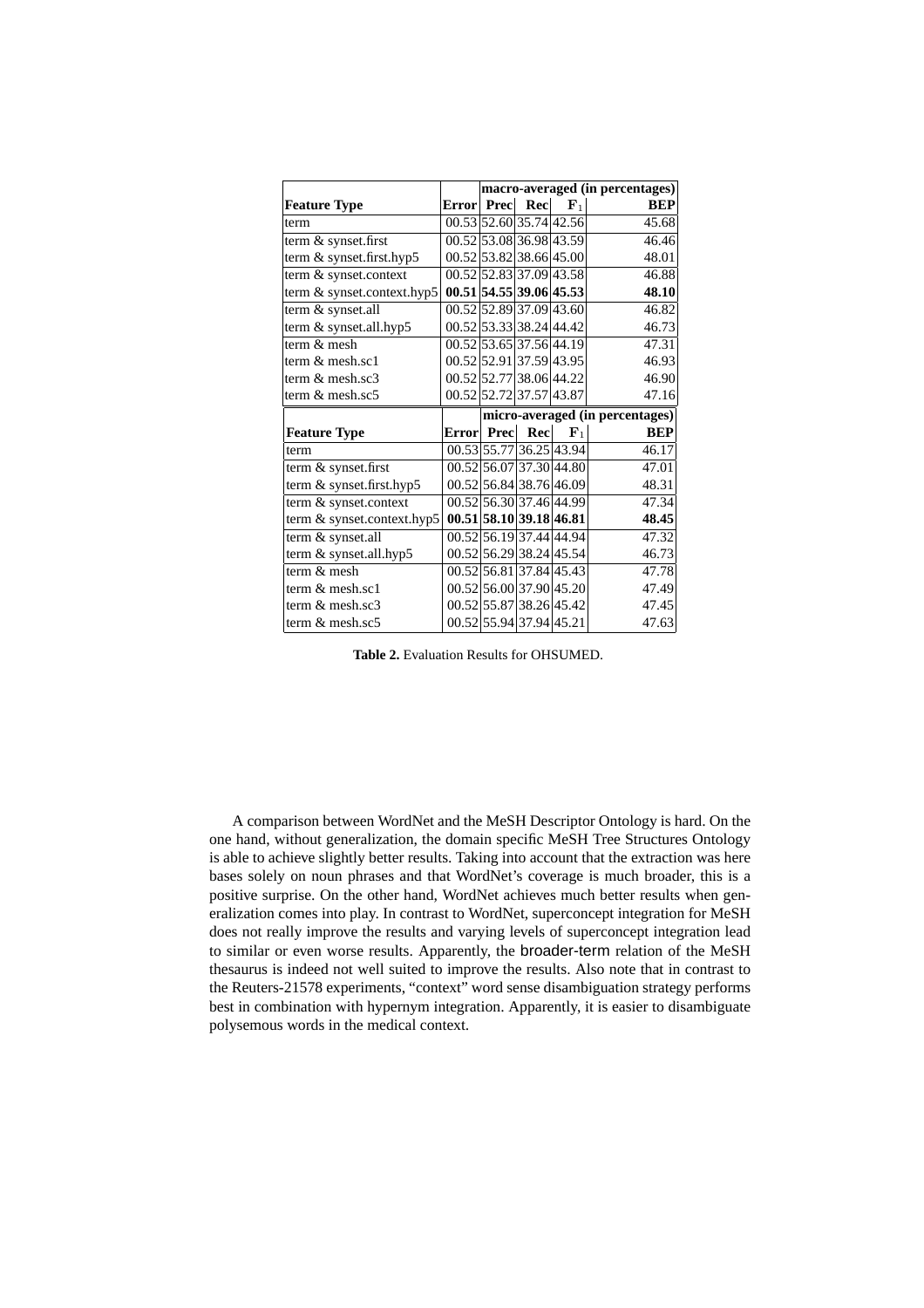

**Fig. 1.** Relative Improvements of  $F_1$  Scores on OHSUMED for combined Term-Synset Features vs. Term Stems.

### **6.3 Evaluation on the FAODOC Corpus**

The third and last series of experiments uses a collection of documents from the FAO Document Online Catalogue (FAODOC)<sup>8</sup>, managed by the United Nations Food and Agricultural Organization. The FAODOC database houses articles and other publications from the agricultural domain together with metadata information, including subject and category elements.

*Experimental Setup* The FAODOC collection contains English, French and Spanish HTML documents. All documents are indexed with one or multiple category codes, each of which refers to one of 115 FAODOC subject categories (details in [11]). In the experiments, only the subset of English documents has been used where each of the categories has at least 50 positive documents. In total, this document set contains 1 501 HTML documents each indexed with one to three labels from 21 distinct subject categories. From the total number of 1 501 documents, the first 1 000 documents were used for training while the remainder of 501 documents were held out as test set.

The FAODOC dataset is very different from the other datasets encountered so far. Besides being taken from a different domain, the total number of documents is much smaller. The documents in the FAODOC dataset are typically much larger in size, ranging from 1.5 kilobytes to over 600 kilobytes, which is also reflected in the resulting feature representations with 68 608 word stems. Besides the extraction of term stems as usual, conceptual features were extracted again, this time using the AGROVOC ontology as background knowledge resource. For both types of features, the documents were

<sup>8</sup> see http://www4.fao.org/faobib/index.html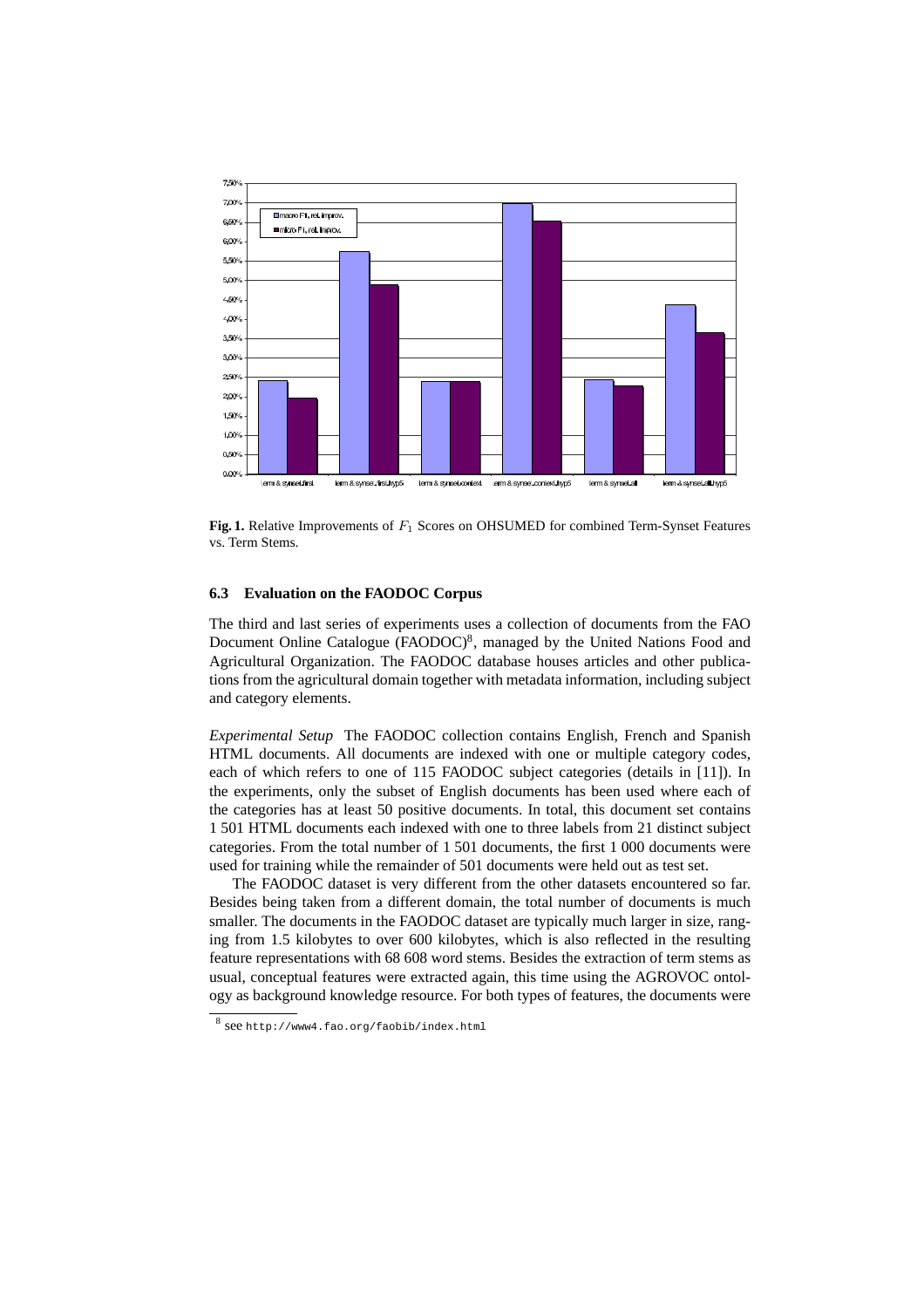first converted from HTML to plain text, then proceeding in the same way as with the documents in the other corpora. Again as by the OHSUMED corpus only the all strategy was apply to disambiguate word stems if necessary.

As in the other experiments, each of the 21 different labels resulted in a binary classification run of its own, each time using DiscreteAdaBoost.MH was as learning algorithm with decision stump classifier based on the binary feature weights as base learners. The chosen number of 500 boosting iterations is based on a trade-off between the smaller number of training documents on the one hand and a typically larger size per document on the other. In all experiments, the results on the 21 individual labels were eventually macro- and micro-averaged.

*Results* Different runs of the classification stage were performed based on different features: term stems and again combinations of both types of features.

|                       |                       | macro-averaged |                               |                |            |  |  |
|-----------------------|-----------------------|----------------|-------------------------------|----------------|------------|--|--|
| <b>Feature Type</b>   | Error Prec Rec        |                |                               |                | $F_1$ BEP  |  |  |
| term                  |                       |                | 06.87 45.47 27.11 33.97 36.93 |                |            |  |  |
| term & agrovoc        |                       |                | 06.66 50.96 28.63 36.66 39.84 |                |            |  |  |
| term & agrovoc.sc1    |                       |                | 06.76 49.26 27.48 35.28 39.40 |                |            |  |  |
| term $\&$ agrovoc.sc3 |                       |                | 06.79 49.08 30.41 37.55 41.69 |                |            |  |  |
|                       |                       | micro-averaged |                               |                |            |  |  |
| <b>Feature Type</b>   | <b>Error Prec Rec</b> |                |                               | $\mathbf{F}_1$ | <b>BEP</b> |  |  |
| term                  |                       |                | 06.87 50.44 31.22 38.57 44.29 |                |            |  |  |
| term & agrovoc        |                       |                | 06.66 52.91 32.46 40.24 48.01 |                |            |  |  |
| term $&$ agrovoc.sc1  |                       |                | 06.76 51.75 32.60 40.00 46.77 |                |            |  |  |
| term $\&$ agrovoc.sc3 |                       |                | 06.79 51.47 31.36 38.97 47.73 |                |            |  |  |

Table 3 summarizes the results of the experiments with the FAODOC for the different feature representations, evaluation metrics and averaging variants. For each performance metric, the best result is highlighted.

**Table 3.** Results on FAODOC

Again, combinations of terms and concepts as features also achieve considerable improvements over the classic term stem representation in all scores, most notably in respect to precision. Figure 2 undermines the good performance of the term and 'agrovoc' concept representation achieving an impressive relative improvement of 10.54 % on the macro-averaged  $F_1$  value compared to the 'term' representation. The relative improvement on the micro-averaged  $F_1$  lies at 4.33 %. Again, one observes a heavy discrepancy between the macro- and micro-averaged scores. Again, macro-averaged performance gains are higher than those for micro-averaging, which makes sense taking into account the fairly unequal category sizes. In contrast to the other experiments, the amount of deviation however varies considerably among the different feature representations. Furthermore, the question which superconcept integration depth leads to the best improvement cannot be answered easily because the effects vary between micro- and macroaveraging.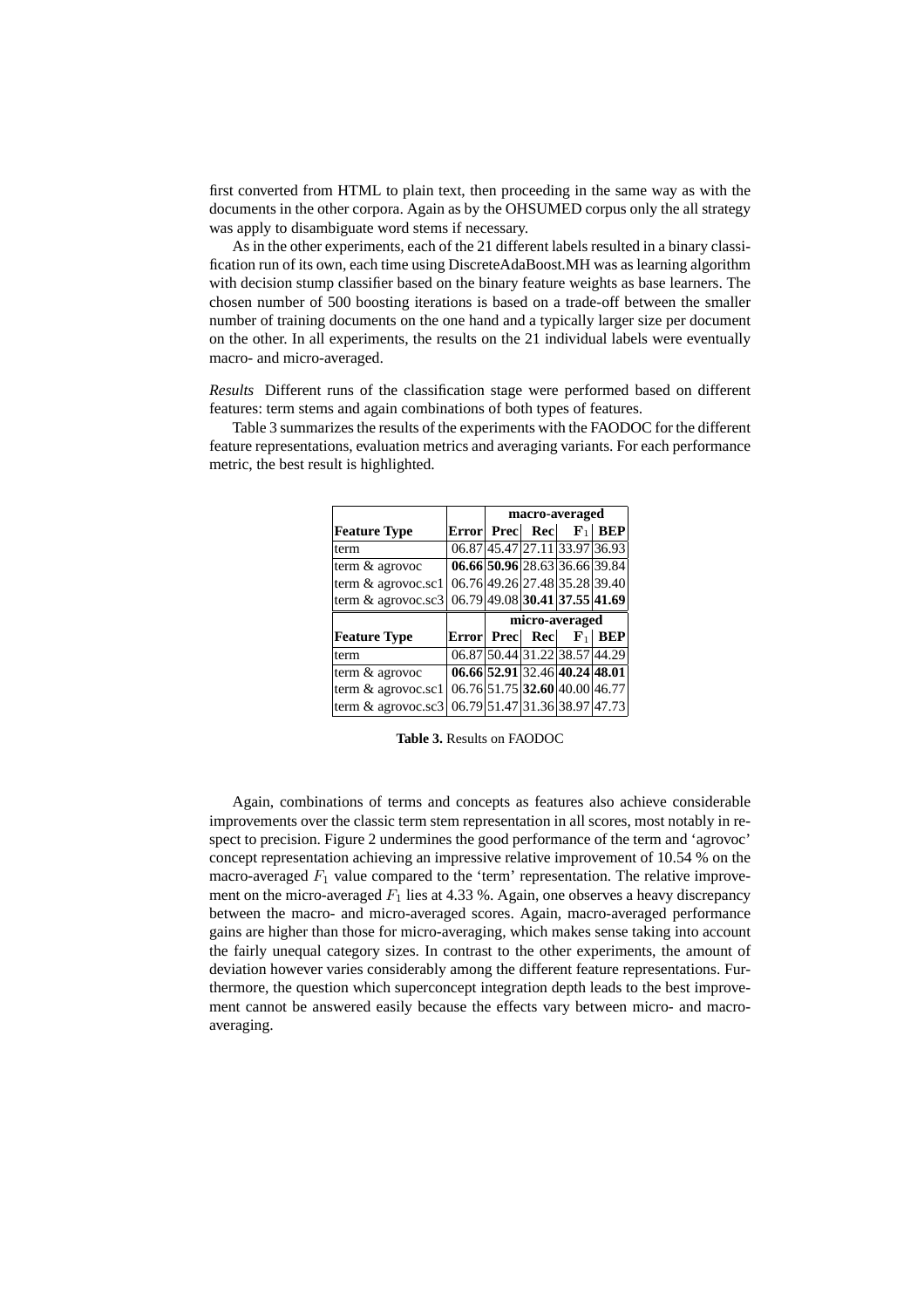

**Fig. 2.** Bar Chart Illustration of the Relative Improvements of  $F_1$  Scores on all 21 FAODOC Categories for combined Term-Concept Representations vs. 'term'. All numbers are percentages.

The inconsistent results on the FAODOC collection could be attributed to the fact that random effects are much likelier compared to the other experiments as the number of training and test documents is considerably smaller. This is one reason that significance testing has not been conducted for the set of experiments with the FAODOC collection. Another reason is that the smaller number of categories would also lead to a worse reliability of the tests.

## **7 Related Work**

Representing document content through metadata descriptions is a well-known task in the semantic web context, also known as annotation[5]. Typically, however, this is a semi-automatic task that aims at precise metadata descriptions and not at creating features for machine learning algorithms.

To date, the work on integrating semantic background knowledge into text classification or other related tasks is quite scattered. Much of the early work with semantic background knowledge in information retrieval was done in the context of *query expansion* techniques [1].

Feature representations based on concepts from ontological background knowledge were also used in text clustering settings [7] where it could be shown that conceptual representations can significantly improve text cluster purity and reduce the variance among the representations of related documents.

Recent experiments with conceptual feature representations for text classification are presented in [18]. These and other similar published results are, however, still too few to allow insights on whether positive effects can be achieved in general. In some cases, even negative results were reported. For example, a comprehensive comparison of approaches based on different word-sense document representations and different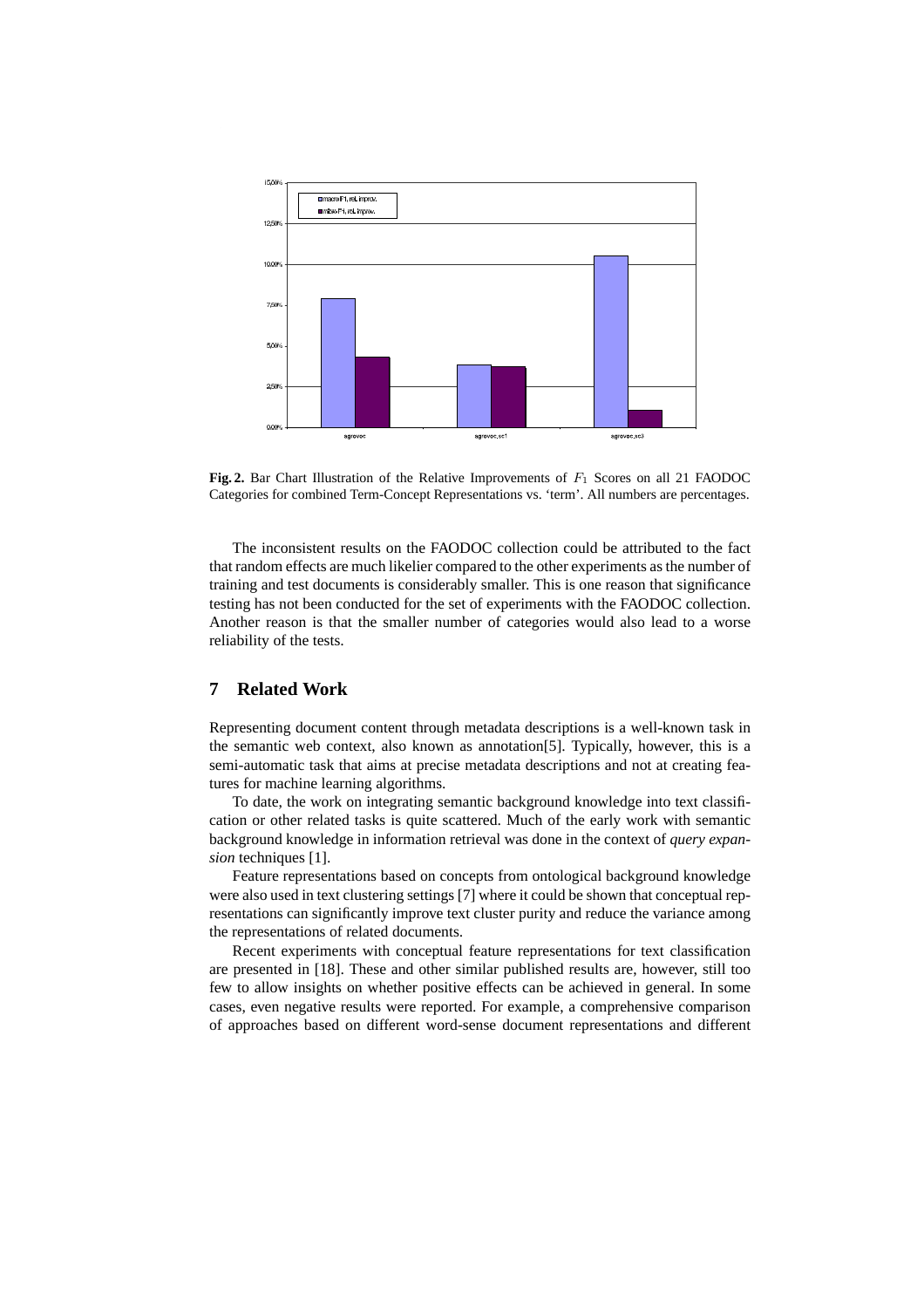learning algorithms reported in [10] ends with the conclusion of the authors that *"the use of word senses does not result in any significant categorization improvement"*.

Alternative approaches for conceptual representations of text documents that are not based on background knowledge compute kind of "concepts" statistically. Very good results with a probabilistic variant of LSA known as Probabilistic Latent Semantic Analysis (pLSA) were recently reported in [3]. The experiments reported therein are of particular interest as the classification was also based on boosting combined term-concept representation, the latter being however automatically extracted from the document corpus using pLSA.

### **8 Conclusions**

In this paper, we have proposed an approach to incorporate concepts from background knowledge into document representations for text document classification. A very successful ensemble learning algorithm, AdaBoost, was proposed to perform the final classifications based on the classical word vector representations and the conceptual features. Boosting Algorithms, when used with binary feature representations, scale well to a large number of dimensions that typically occur when superconcepts are used as well. At the same time, AdaBoost is capable of integrating heterogenous features that are based on different paradigms without having to adjust any parameters in the feature space representation.

Experiments on three different datasets clearly showed that the integration of concepts into the feature representation clearly improves classification results. The absolute scores achieved on Reuters and OHSUMED are highly competitive with other published results and the reported relative improvements appear to be statistically significant in most cases.

A comparative analysis of the improvements for different concept integration strategies revealed that two separate effects lead to these improvements. A first effect that can be mainly attributed to multi-word expression detection and synonym conflation is achieved through the basic concept integration. A second effect building on this initial improvement is attributed to the use of the ontology structures for generalization through hypernym retrieval and integration.

*Outlook* The experiments that have been conducted show that the presented approach appears to be promising in most settings. However it has also become obvious that the results depend on the specific constellation of parameters. These include — most importantly — the choice of the appropriate ontology. Further research and experiments should investigate how the specific choice and setup of the used ontologies can lead to even better results and wether other concept extraction strategies lead to a further improvement in classification performance.

It has been mentioned that feature extraction for machine learning and metadata annotation[5] have many things in common. Future work will also analyze, how results for documents that are already enriched with metadata will evolve in the classification context.

Last but not least attention should also be paid to the setup of the classification algorithm as the general nature of AdaBoost would allow to integrate more advanced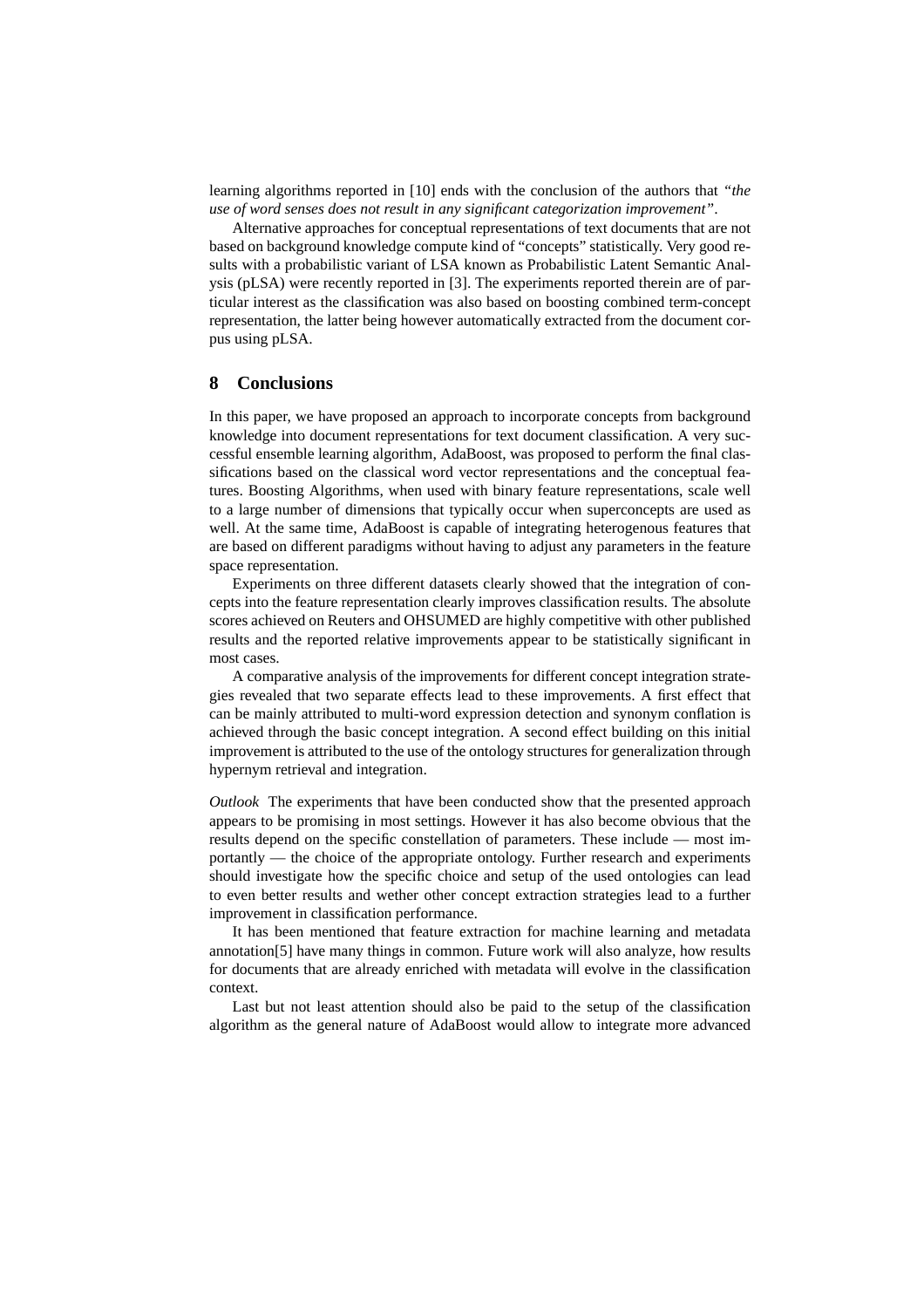weak learners. Such weak learners might also exploit background knowledge even more directly.

#### **Acknowledgements**

This research was partially supported by the European Commission under contract FP6-001765 aceMedia. The expressed content is the view of the authors but not necessarily the view of the aceMedia project as a whole.

### **References**

- 1. R. C. Bodner and F. Song. Knowledge-Based Approaches to Query Expansion in Information Retrieval. In *Advances in Artificial Intelligence*. Springer, New York, NY, USA, 1996.
- 2. E. Bozsak et al. KAON Towards a Large Scale Semantic Web. In *Proc. of the 3rd International Conference on E-Commerce and Web Technologies (EC-Web 2002)*, pages 304–313, Aix-en-Provence, France, 2002. LNCS 2455 Springer.
- 3. L. Cai and T. Hofmann. Text Categorization by Boosting Automatically Extracted Concepts. In *Proc. of the 26th Annual Int. ACM SIGIR Conference on Research and Development in Informaion Retrieval*, Toronto, Canada, 2003. ACM Press.
- 4. Y. Freund and R. E. Schapire. A Decision Theoretic Generalization of On-Line Learning and an Application to Boosting. In *Second European Conference on Computational Learning Theory (EuroCOLT-95)*, pages 23–37, 1995.
- 5. S. Handschuh and S. Staab, editors. *Annotation for the Semantic Web*. IOS Press, 2003.
- 6. W. R. Hersh, C. Buckley, T. J. Leone, and D. H. Hickam. Ohsumed: An Interactive Retrieval Evealuation and new large Test Collection for Research. In *Proceedings of the 17th Annual International ACM SIGIR Conference on Research and Development in Informaion Retrieval*. ACM Press, 1994.
- 7. A. Hotho, S. Staab, and G. Stumme. Wordnet improves Text Document Clustering. In *Proc. of the Semantic Web Workshop of the 26th Annual International ACM SIGIR Conference*, Toronto, Canada, 2003.
- 8. N. Ide and J. Veronis. Introduction to the Special Issue on Word Sense Disambiguation: The ´ State of the Art. *Computational Linguistics*, 24(1):1–40, 1998.
- 9. T. Joachims. Text Categorization with Support Vector Machines: Learning With Many Relevant Features. In *Proceedings of ECML-98*, 1998.
- 10. A. Kehagias, V. Petridis, V. G. Kaburlasos, and P. Fragkou. A Comparison of Word- and Sense-Based Text Categorization Using Several Classification Algorithms. *Journal of Intelligent Information Systems*, 21(3):227–247, 2000.
- 11. B. Lauser. Semi-Automatic Ontology Engineering and Ontology Supported Document Indexing in a Multilingual Environment. Master's thesis, University of Karlsruhe, 2003.
- 12. R. Meir and G. Rätsch. An Introduction to Boosting and Leveraging. In *Advanced Lectures on Machine Learning*, LNCS. Springer, Heidelberg, DE, 2003.
- 13. G. A. Miller, C. Fellbaum, D. Gross, and K. J. Miller. Introduction to WordNet: an On-Line Lexical Database. *International Journal of Lexicography*, 3(4):235–244, 1990.
- 14. M. F. Porter. An algorithm for suffix stripping. *Program*, 14(3):130–137, 1980.
- 15. G. Salton. *Automatic Text Processing*. Addison-Wesley Publishing Inc, Boston, MA, USA, 1989.
- 16. R. E. Schapire and Y. Singer. BoosTexter: A Boosting-based System for Text Categorization. *Machine Learning*, 39(2/3):135–168, 2000.